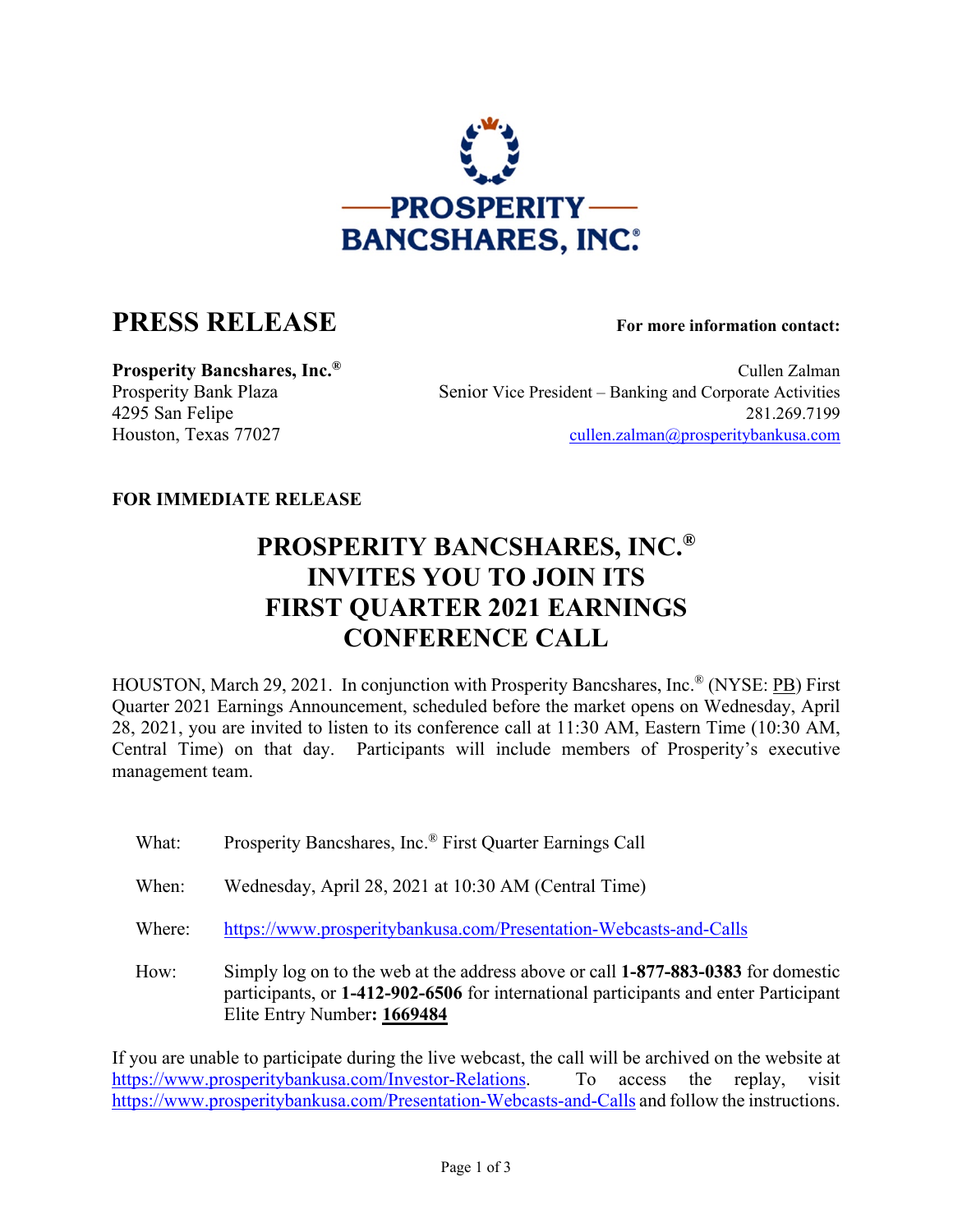## **Prosperity Bancshares, Inc.®**

As of December 31, 2020, Prosperity Bancshares, Inc.® is a \$34.059 billion Houston, Texas based regional financial holding company providing personal banking services and investments to consumers and small to medium sized businesses throughout Texas and Oklahoma.

Founded in 1983, Prosperity believes in a community banking philosophy, taking care of customers, businesses and communities in the areas it serves by providing financial solutions to simplify everyday financial needs. In addition to offering traditional deposit and loan products, Prosperity offers digital banking solutions, credit and debit cards, mortgage services, retail brokerage services, trust and wealth management, and cash management.

Prosperity currently operates 275 full-service banking locations: 65 in the Houston area, including The Woodlands; 30 in the South Texas area including Corpus Christi and Victoria; 65 in the Dallas/Fort Worth area; 22 in the East Texas area; 29 in the Central Texas area including Austin and San Antonio; 34 in the West Texas area including Lubbock, Midland-Odessa and Abilene; 16 in the Bryan/College Station area, 6 in the Central Oklahoma area; 8 in the Tulsa, Oklahoma area.

- - -

"Safe Harbor" Statement under the Private Securities Litigation Reform Act of 1995: This release contains, and the remarks by Prosperity's management on the conference call may contain, forward-looking statements within the meaning of the federal securities laws, including Section 27A of the Securities Act of 1933, as amended, and Section 21E of the Securities Exchange Act of 1934, as amended. Forward-looking statements are typically, but not exclusively, identified by the use in the statements of words or phrases such as "aim," "anticipate," "estimate," "expect," "goal," "guidance," "intend," "is anticipated," "is expected," "is intended," "objective," "plan," "projected," "projection," "will affect," "will be," "will continue," "will decrease," "will grow," "will impact," "will increase," "will incur," "will reduce," "will remain," "will result," "would be," variations of such words or phrases (including where the word "could," "may," or "would" is used rather than the word "will" in a phrase) and similar words and phrases indicating that the statement addresses some future result, occurrence, plan or objective. Forward-looking statements include all statements other than statements of historical fact, including forecasts or trends, and are based on current expectations, assumptions, estimates and projections about Prosperity Bancshares and its subsidiaries. These forward-looking statements may include information about Prosperity's possible or assumed future economic performance or future results of operations, including future revenues, income, expenses, provision for loan losses, provision for taxes, effective tax rate, earnings per share and cash flows and Prosperity's future capital expenditures and dividends, future financial condition and changes therein, including changes in Prosperity's loan portfolio and allowance for loan losses, future capital structure or changes therein, as well as the plans and objectives of management for Prosperity's future operations, future or proposed acquisitions, the future or expected effect of acquisitions on Prosperity's operations, results of operations, financial condition, and future economic performance, statements about the anticipated benefits of the proposed transaction, and statements about the assumptions underlying any such statement, as well as expectations regarding the effects of the COVID-19 pandemic on the Bank's operating income, financial condition and cash flows. These forward-looking statements are not guarantees of future performance and are subject to risks and uncertainties, many of which are outside of Prosperity's control, which may cause actual results to differ materially from those expressed or implied by the forward-looking statements. These risks and uncertainties include but are not limited to whether Prosperity can: successfully identify acquisition targets and integrate the businesses of acquired companies and banks, including LegacyTexas; continue to sustain its current internal growth rate or total growth rate; provide products and services that appeal to its customers; continue to have access to debt and equity capital markets; and achieve its sales objectives. Other risks include, but are not